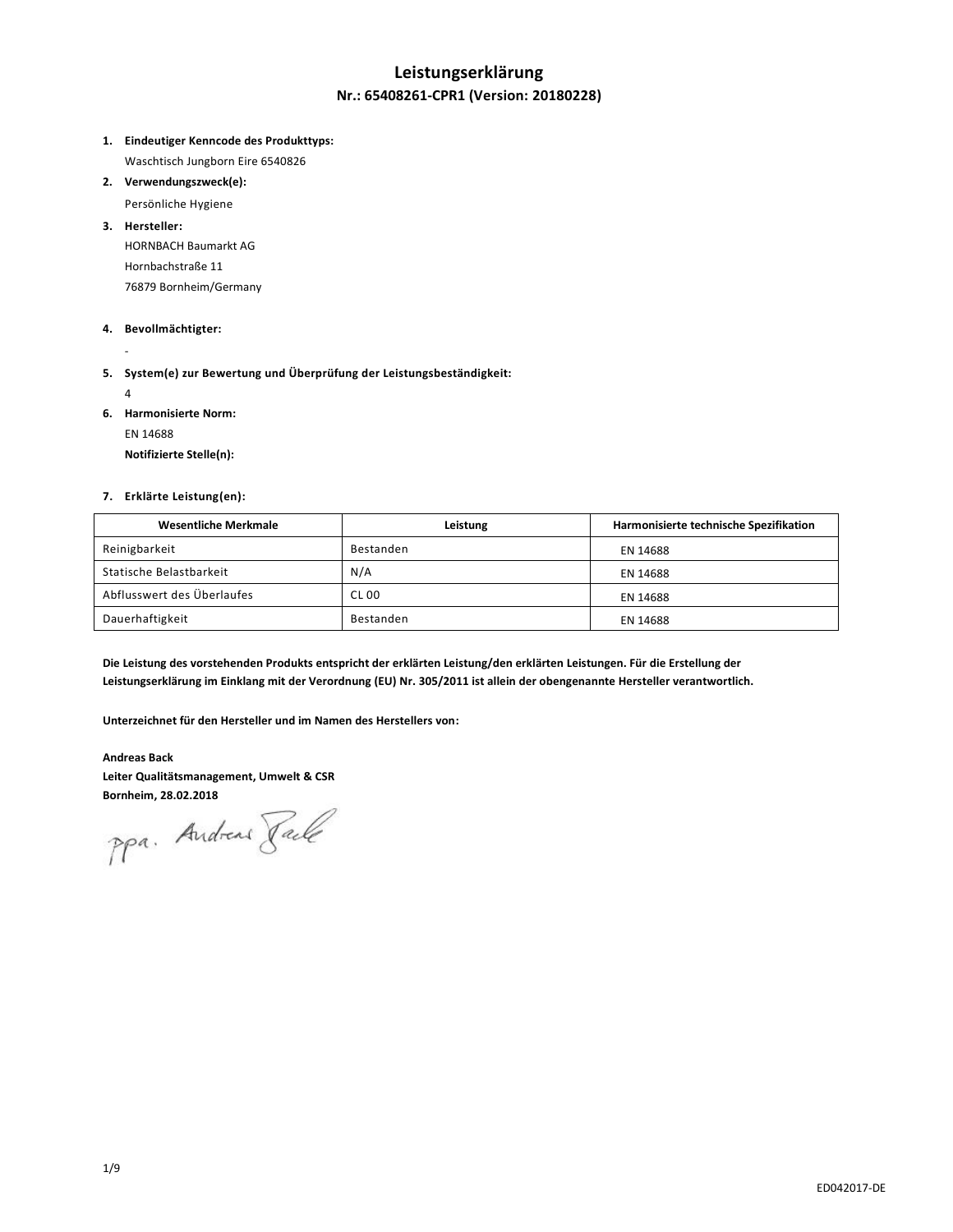## **Declaration of Performance**

#### **No 65408261-CPR1 (Version: 20180228)**

- **1. Unique identification code of the product-type:** Basin Jungborn Eire 6540826
- **2. Intended use/es:**

personal hygiene

**3. Manufacturer:** HORNBACH Baumarkt AG Hornbachstraße 11 76879 Bornheim/Germany

#### **4. Authorised representative:**

- -
- **5. System/s of AVCP:**
	- 4
- **6. Harmonised standard:**

EN 14688

**Notified body/ies:**

#### **7. Declared performance/s:**

| <b>Essential characteristics</b>  | Performance  | Harmonised technical specification |
|-----------------------------------|--------------|------------------------------------|
| Cleanability                      | Pass         | EN 14688                           |
| Static loading                    | N/A          | EN 14688                           |
| Runoff of coefficient of overflow | <b>CL 00</b> | EN 14688                           |
| Durability                        | Pass         | EN 14688                           |

**The performance of the product identified above is in conformity with the set of declared performance/s. This declaration of performance is issued, in accordance with Regulation (EU) No 305/2011, under the sole responsibility of the manufacturer identified above.**

**Signed for and on behalf of the manufacturer by:**

**Andreas Back Head of Quality Assurance, Environmental Issues & CSR At Bornheim on 28.02.2018**

ppa. Andreas Face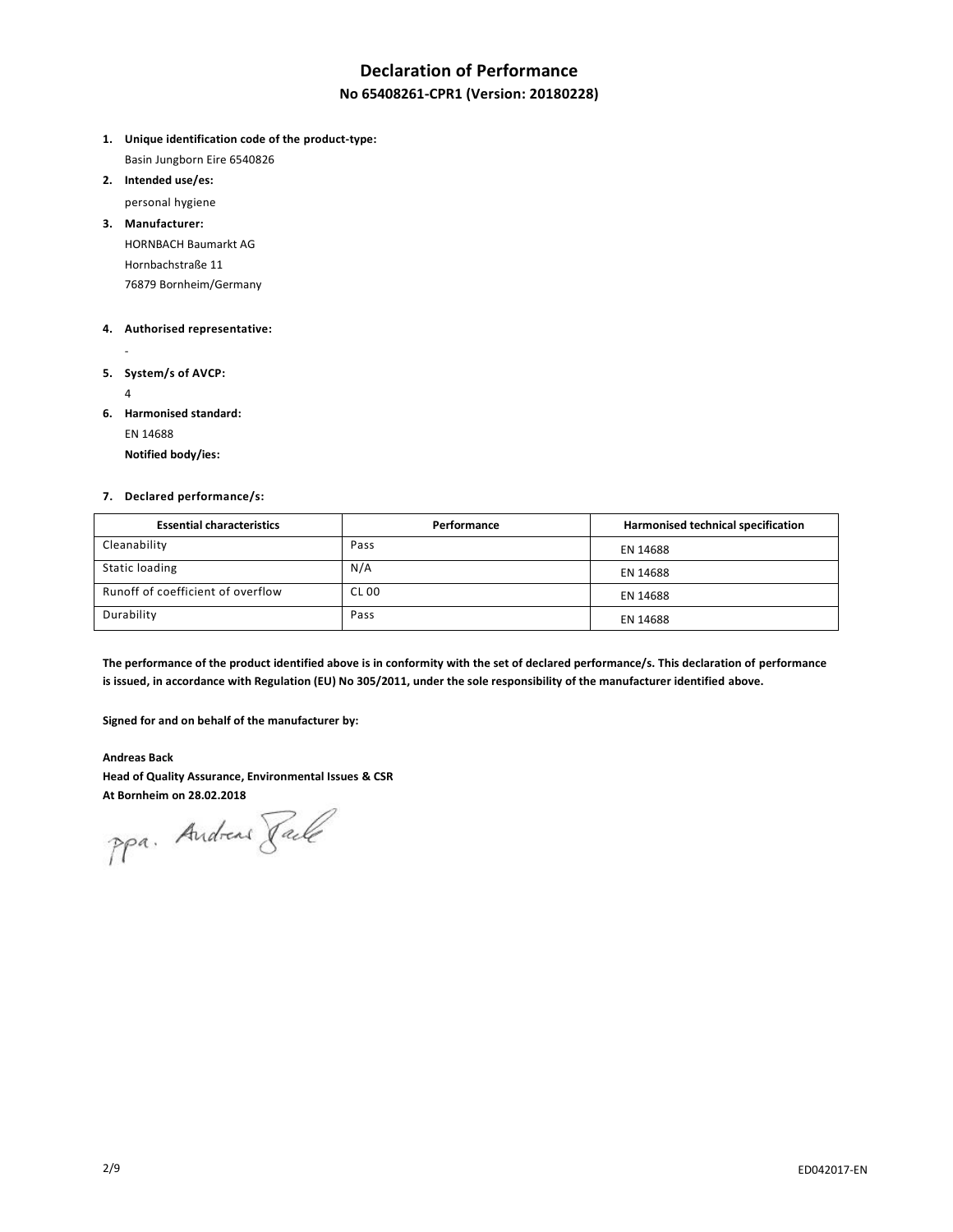# **Déclaration des Performances**

## **N o 65408261-CPR1 (Version 20180228)**

- **1. Code d'identification unique du produit type :** Lavabo à poser Jungborn Eire 6540826
- **2. Usage(s) prévu(s) :**
	- Hygiène personnelle
- **3. Fabricant :** HORNBACH Baumarkt AG Hornbachstraße 11 76879 Bornheim/Germany
- **4. Mandataire :**
- **5. Système(s) d'évaluation et de vérification de la constance des performances :**
	- **4**

-

- **6. Norme harmonisée :**
	- EN 14688

**Organisme(s) notifié(s) :**

**7. Performance(s) déclarées :**

| Caractéristiques essentielles | Performance        | Spécification technique harmonisée |
|-------------------------------|--------------------|------------------------------------|
| Nettoyabilité                 | Test réussi        | EN 14688                           |
| Résistance aux charges        | Aucune performance | EN 14688                           |
| statiques                     | déterminée         |                                    |
| Débit du                      | <b>CL 00</b>       | EN 14688                           |
| trop-plein                    |                    |                                    |
| Durabilité                    | Test réussi        | EN 14688                           |

**Les performances du produit identifié ci-dessus sont conformes aux performances déclarées. Conformément au règlement (UE) n o 305/2011, la présente déclaration des performances est établie sous la seule responsabilité du fabricant mentionné ci-dessus.**

**Signé pour le fabricant et en son nom par :**

**Andreas Back Directeur Management de la qualité & CSR**

**À Bornheim, le 28.02.2018**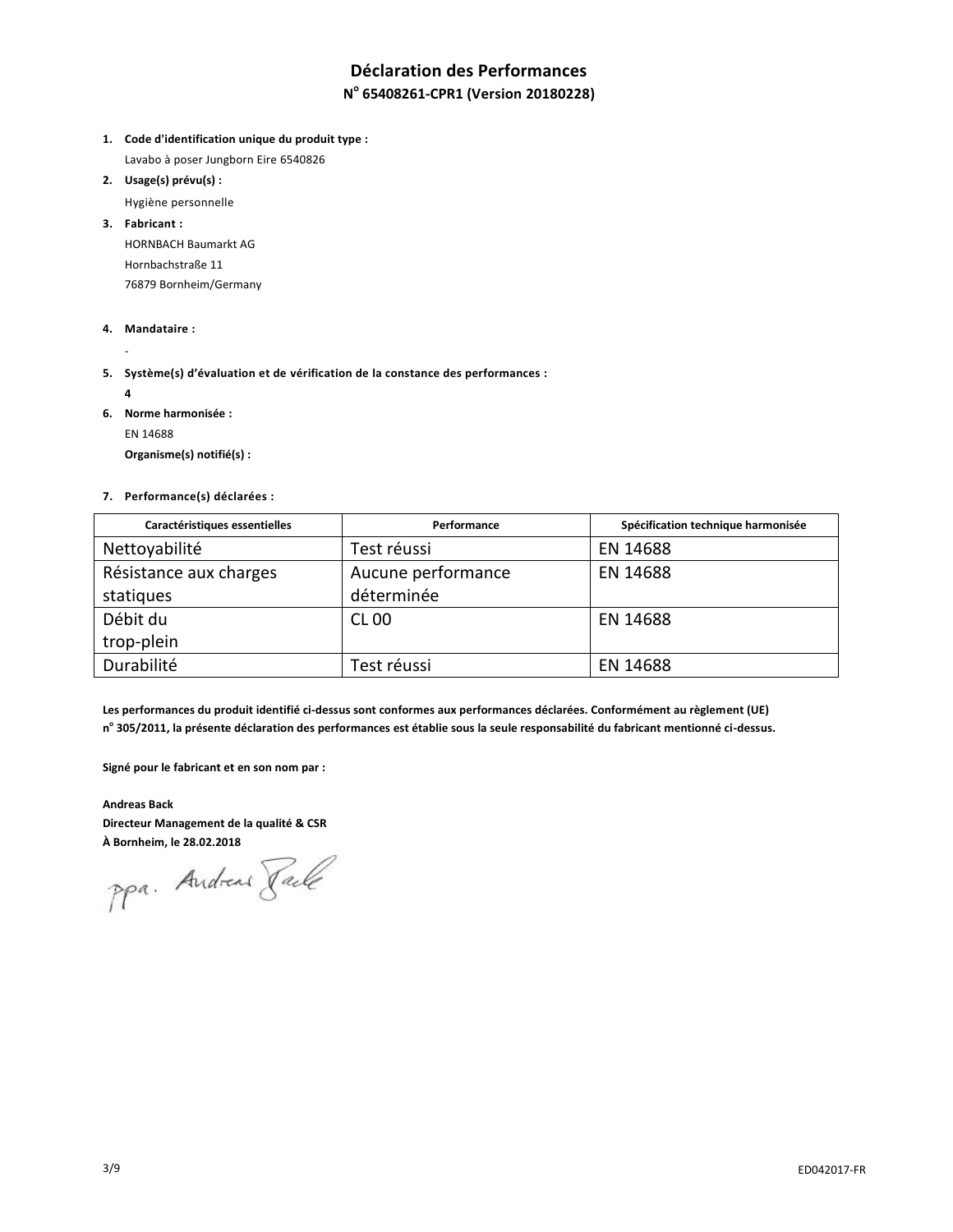## **Dichiarazione di Prestazione**

## **N. 65408261-CPR1 (Versione 20180228)**

- **1. Codice di identificazione unico del** tipo di prodotto**:** Jungborn lavabo da appoggio Eire 6540826
- **2. Usi previsti:**

igiene personale

**3. Fabbricante:** HORNBACH Baumarkt AG Hornbachstraße 11 76879 Bornheim/Germany

- **4. Mandatario:**
	- -
- **5. Sistemi di VVCP:**
	- 4
- **6. Norma armonizzata:**
	- EN 14688

**Organismi notificati:**

#### **7. Prestazione(i) dichiarata(e):**

| Caratteristiche essenziali | Prestazioni         | Specifiche tecniche armonizzate |
|----------------------------|---------------------|---------------------------------|
| Lavabilità                 | Superata            | EN 14688                        |
| Capacità di carico statico | Nessuna prestazione | EN 14688                        |
|                            | dichiarata          |                                 |
| Valore di deflusso del     | CL <sub>00</sub>    | EN 14688                        |
| troppopieno                |                     |                                 |
| Durevolezza                | Superata            | EN 14688                        |

**La prestazione del prodotto sopra identificato è conforme alla prestazione dichiarata. Si rilascia la presente dichiarazione di prestazione sotto la responsabilità esclusiva del fabbricante sopra identificato, in conformità al regolamento (UE) n. 305/2011.**

**Firmato a nome e per conto del fabbricante da:**

**Andreas Back Responsabile Qualità & CSR**

**In Bornheim addì 28.02.2018**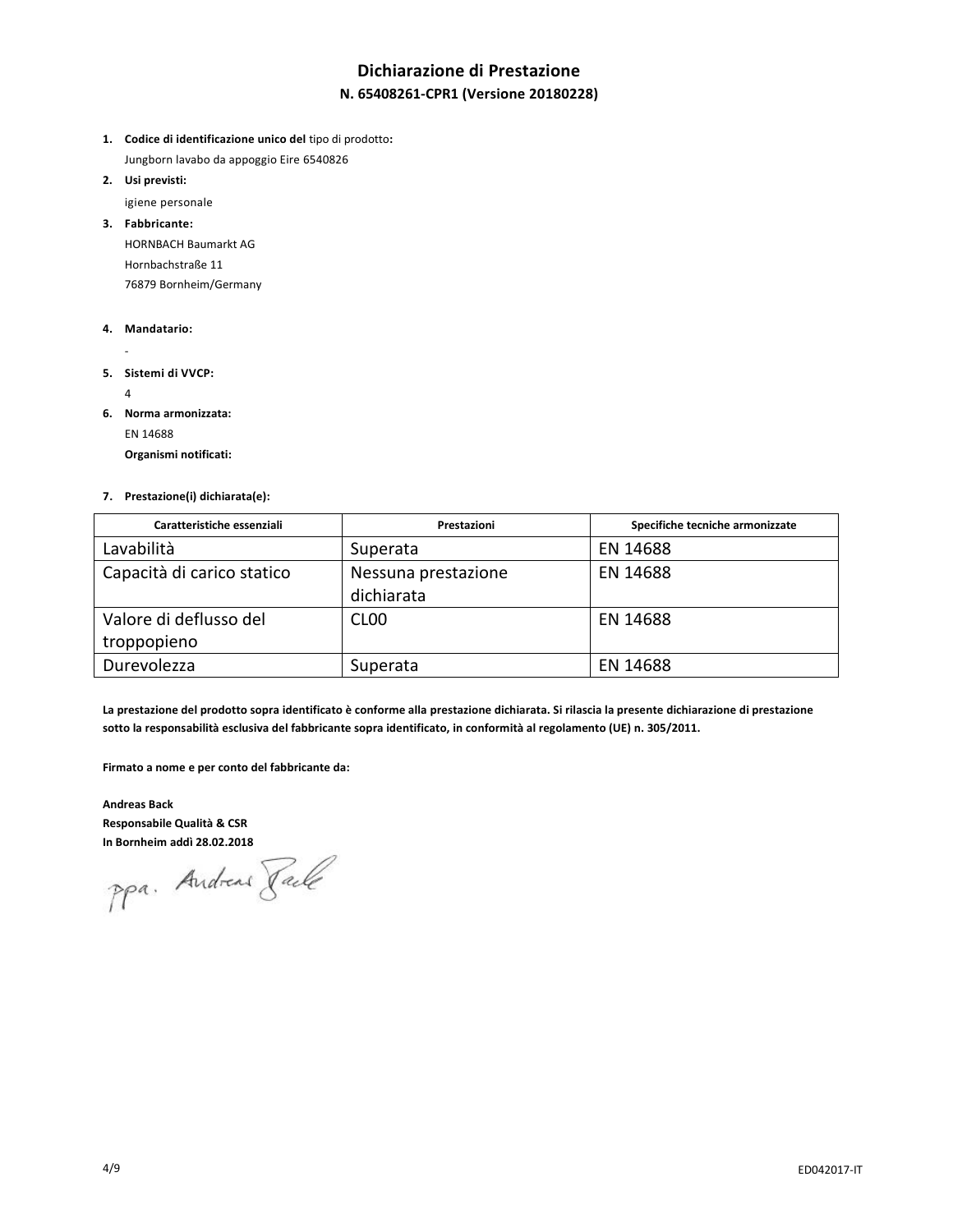## **Prestatieverklaring Nr. 65408261-CPR1 (Versie 20180228)**

- **1. Unieke identificatiecode van het producttype:** Jungborn opzetwastafel Eire 6540826
- **2. Beoogd(e) gebruik(en):**
	- persoonlijke hygiëne
- **3. Fabrikant:** HORNBACH Baumarkt AG Hornbachstraße 11 76879 Bornheim/Germany
- **4. Gemachtigde:**
- **5. Het system of de systemen voor de beoordeling en verificatie van de prestatiebestendigheid:**
	- 4

-

**6. Geharmoniseerde norm:**

EN 14688

**Aangemelde instantie(s):**

#### **7. Aangegeven prestatie(s):**

| Essentiële kenmerken     | Prestatie                  | Geharmoniseerde technische specificatie |
|--------------------------|----------------------------|-----------------------------------------|
| Reinigbaarheid           | Aangetoond                 | EN 14688                                |
| Statische belastbaarheid | Geen prestatie vastgesteld | EN 14688                                |
| Afvoerwaarde van de      | <b>CL 00</b>               | EN 14688                                |
| overloop                 |                            |                                         |
| Duurzaamheid             | Aangetoond                 | EN 14688                                |

**De prestaties van het hierboven omschreven product zijn conform de aangegeven prestaties. Deze prestatieverklaring wordt in overeenstemming met Verordening (EU) nr. 305/2011 onder de exclusieve verantwoordelijkheid van de hierboven vermelde fabrikant verstrekt.**

**Ondertekend voor en namens de fabrikant door:**

**Andreas Back hoofd Kwaliteitsmanagement & CSR**

**Te Bornheim op 28.02.2018**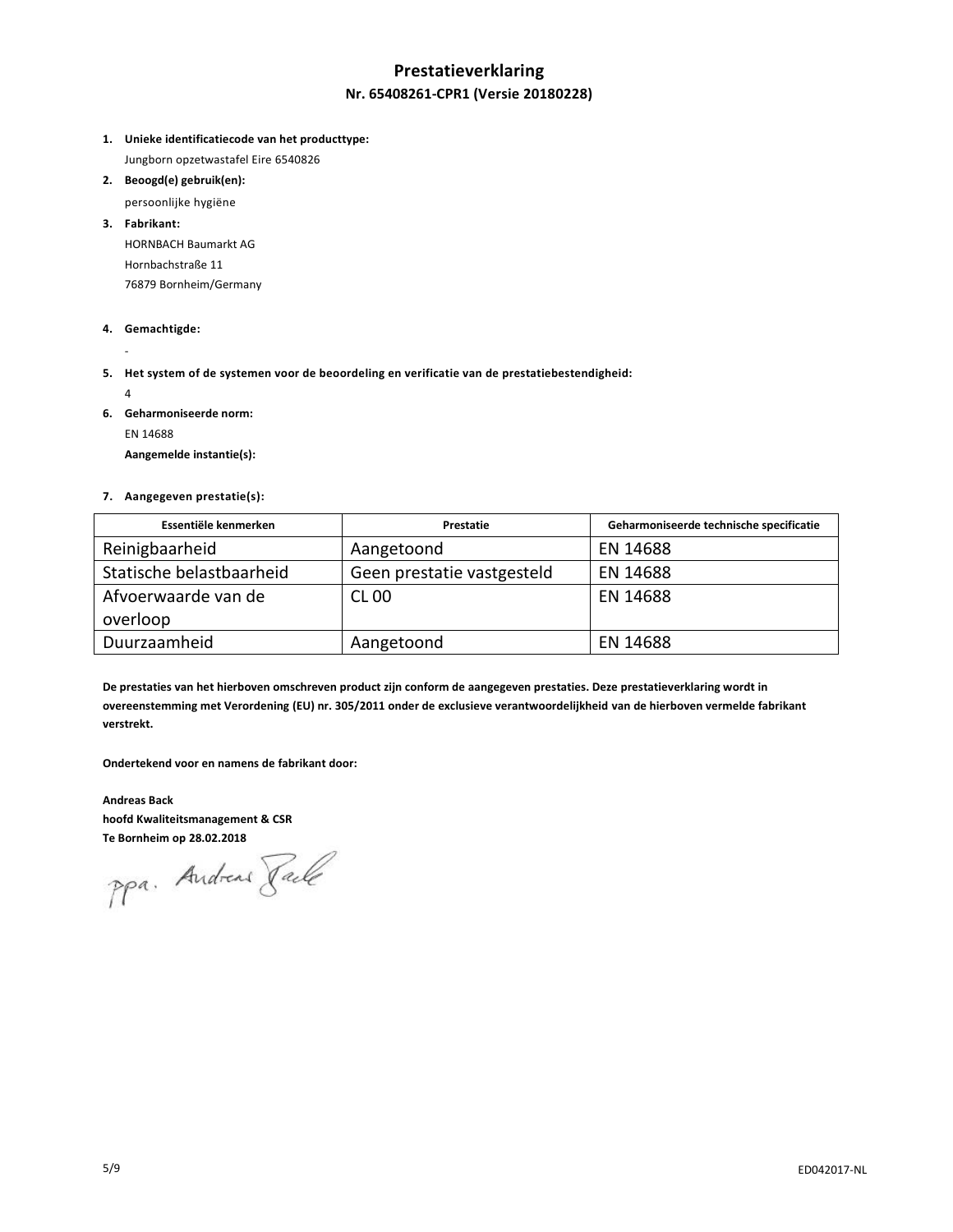## **Prestandadeklaration**

#### **Nr 65408261-CPR1 (Version 20180228)**

**1. Produkttypens unika identifikationskod:**

Jungborn bänktvättställ Eire 6540826

**2. Avsedd användning/avsedda användningar:**

Personlig hygien

**3. Tillverkare:** HORNBACH Baumarkt AG Hornbachstraße 11 76879 Bornheim/Germany

#### **4. Tillverkarens representant:**

- **5. System för bedömning och fortlöpande kontroll av prestanda:**
	- 4

-

**6. Harmoniserad standard:**

EN 14688

**Anmält/anmälda organ:**

#### **7. Angiven prestanda:**

| Väsentliga egenskaper | Prestanda                   | Harmoniserad teknisk specifikation |
|-----------------------|-----------------------------|------------------------------------|
| Rengörbarhet          | Godkänd                     | EN 14688                           |
| Statisk belastbarhet  | Ingen prestanda konstaterad | EN 14688                           |
| Öppningstryck i       | <b>CL 00</b>                | EN 14688                           |
| säkerhetsventil       |                             |                                    |
| Beständighet          | Godkänd                     | EN 14688                           |

**Prestandan för ovanstående produkt överensstämmer med den angivna prestandan. Denna prestandadeklaration har utfärdats i enlighet med förordning (EU) nr 305/2011 på eget ansvar av den tillverkare som anges ovan.**

**Undertecknad på tillverkarens vägnar av:**

**Andreas Back ledare för kvalitetsmanagement & CSR**

**Bornheim den 28.02.2018**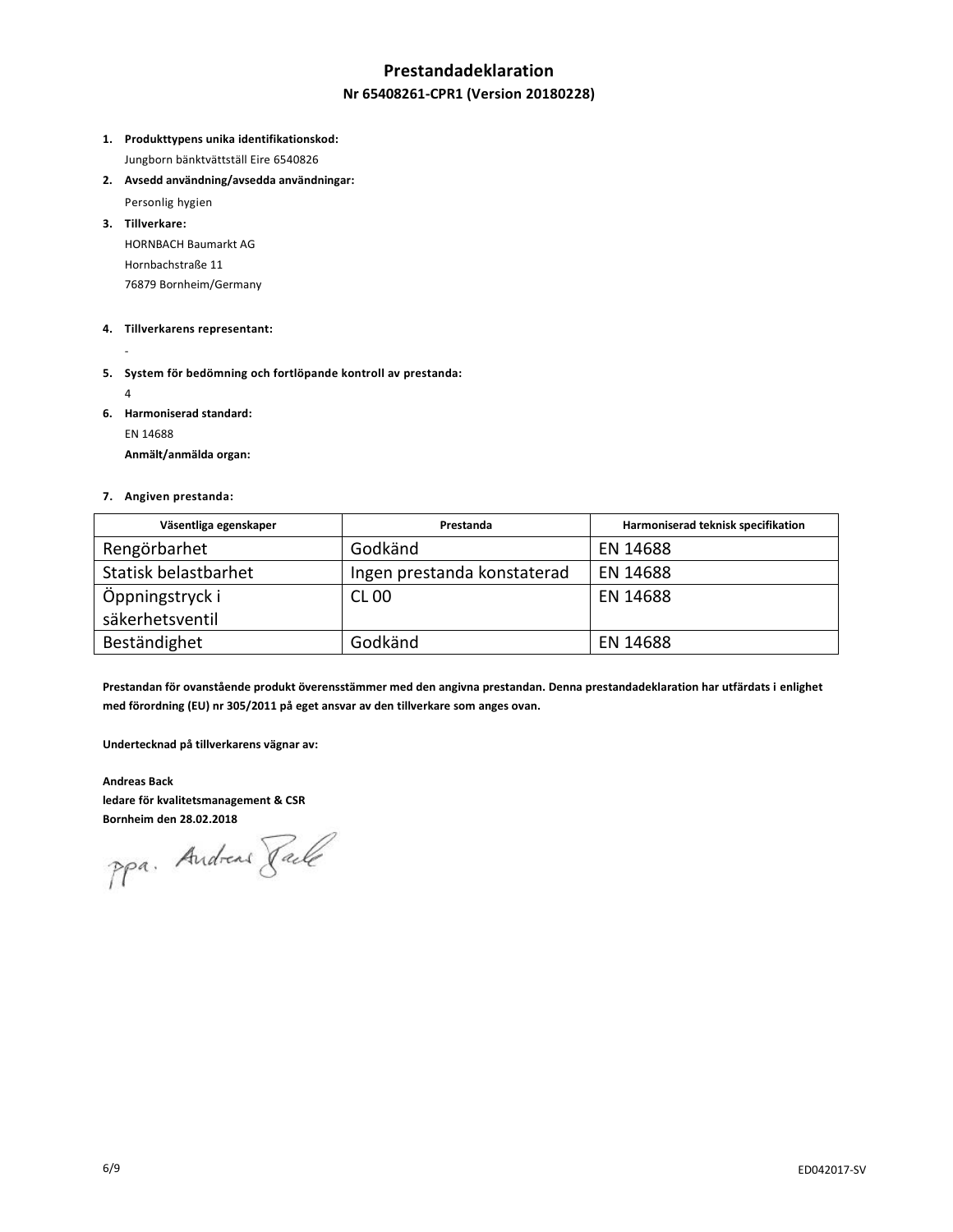## **Prohlášení o Vlastnostech**

#### **č. 65408261-CPR1 (Verze 20180228)**

- **1. Jedinečný identifikační kód typu výrobku:** Jungborn umyvadlo na desku Eire 6540826
- **2. Zamýšlené/zamýšlená použití:**
	- osobní hygiena

**3. Výrobce:** HORNBACH Baumarkt AG Hornbachstraße 11 76879 Bornheim/Germany

#### **4. Zplnomocněný zástupce:**

- **5. Systém/systémy POSV:**
	- 4
- **6. Harmonizovaná norma:**

EN 14688

**Oznámený subjekt/oznámené subjekty:**

#### **7. Deklarovaná vlastnost/Deklarované vlastnosti:**

| Základní charakteristiky | <b>Vlastnost</b> | Harmonizovaná technická specifikace |
|--------------------------|------------------|-------------------------------------|
| Čistitelnost             | Zkouška úspěšná  | EN 14688                            |
| Statická zatížitelnost   | Bez údaje        | EN 14688                            |
| Hodnota odtoku           | <b>CL 00</b>     | EN 14688                            |
| přepadu                  |                  |                                     |
| Trvanlivost              | Zkouška úspěšná  | EN 14688                            |

**Vlastnosti výše uvedeného výrobku jsou ve shodě se souborem deklarovaných vlastností. Toto prohlášení o vlastnostech se v souladu s nařízením (EU) č. 305/2011 vydává na výhradní odpovědnost výrobce uvedeného výše.**

**Podepsáno za výrobce a jeho jménem:**

**Andreas Back vedoucí oddělení kvality & CSR**

**V Bornheim dne 28.02.2018**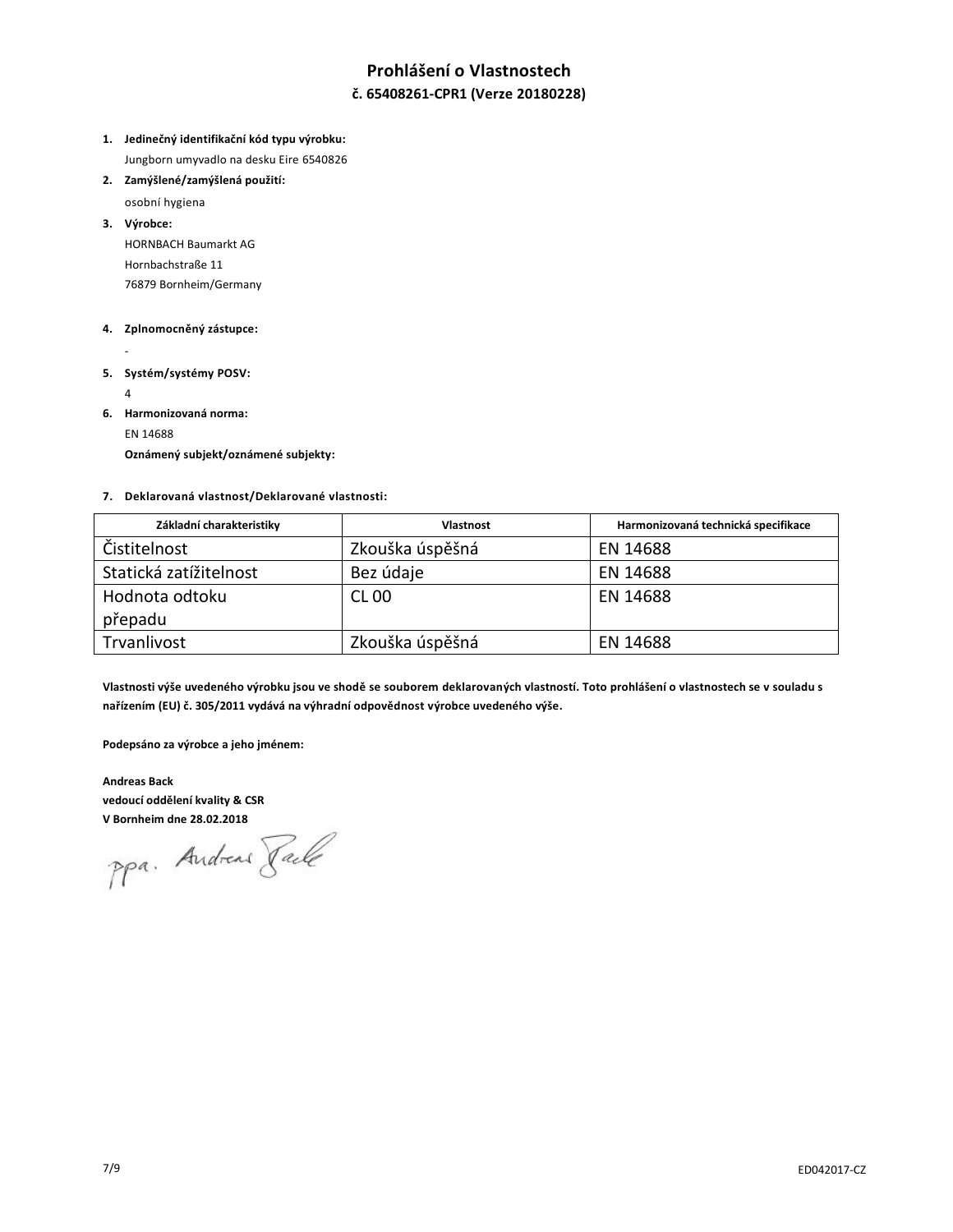## **Vyhlásenie o Parametroch**

### **č. 65408261-CPR1 (Verzia 20180228)**

- **1. Jedinečný identifikačný kód typu výrobku:** Jungborn Umývadlo na dosku Eire 6540826
- **2. Zamýšľané použitie/použitia:**
	- Osobná hygiena
- **3. Výrobca:** HORNBACH Baumarkt AG Hornbachstraße 11 76879 Bornheim/Germany
- **4. Splnomocnený zástupca:**
- **5. Systém(-y) posudzovania a overovania nemennosti parametrov:**
	- 4

-

- **6. Harmonizovaná norma:**
	- EN 14688

**Notifikovaný(-é) subjekt(-y):**

#### **7. Deklarované parametre:**

| Podstatné vlastnosti | Parametre             | Harmonizované technické špecifikácie |
|----------------------|-----------------------|--------------------------------------|
| Možnosť čistenia     | V poriadku            | EN 14688                             |
| Statické zaťaženie   | Neboli zistené žiadne | EN 14688                             |
|                      | parametre             |                                      |
| Odtoková hodnota     | <b>CL 00</b>          | EN 14688                             |
| prepadu              |                       |                                      |
| Životnosť            | V poriadku            | EN 14688                             |

**Uvedené parametre výrobku sú v zhode so súborom deklarovaných parametrov. Toto vyhlásenie o parametroch sa v súlade s nariadením (EU) č. 305/2011 vydáva na výhradnú zodpovednosť uvedeného výrobcu.**

**Podpísal(-a) za a v mene výrobcu:**

**Andreas Back vedúci manažmentu kvality & CSR**

**V Bornheim dňa 28.02.2018**